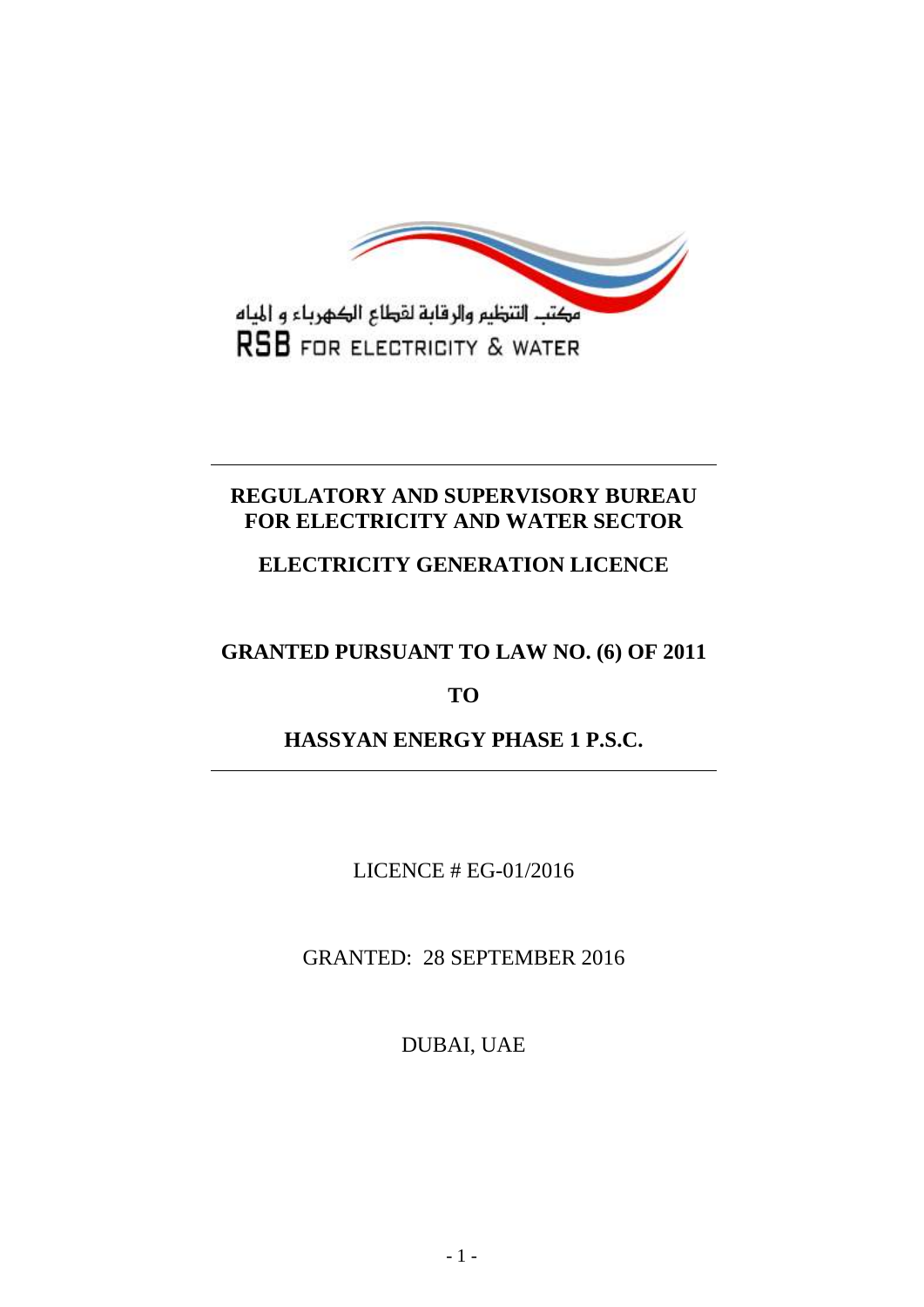## **CONTENTS**

| Clause                                             | Page           |  |  |
|----------------------------------------------------|----------------|--|--|
| <b>SECTION 1</b><br>DEFINITIONS AND INTERPRETATION | 3              |  |  |
| Definitions<br>1.                                  | 3              |  |  |
| Interpretations<br>2.                              | $\overline{4}$ |  |  |
| <b>SECTION 2</b><br><b>LICENCE</b>                 | 6              |  |  |
| <b>Grant of Licence</b><br>1.                      | 6              |  |  |
| Term of Licence<br>2.                              | 6              |  |  |
| Amendments and revocation<br>3.                    | 6              |  |  |
| Subcontracting<br>4.                               | 6              |  |  |
| Miscellaneous<br>5.                                | 6              |  |  |
| <b>GENERATION CONDITIONS</b><br><b>SCHEDULE 1</b>  | 7              |  |  |
| Condition 1<br><b>Conditions and Derogations</b>   | $\tau$         |  |  |
| Condition 2<br><b>Prohibited Activities</b>        | 7              |  |  |
| Condition 3<br>Compliance                          | 8              |  |  |
| Condition 4<br><b>System Planning</b>              | 8              |  |  |
| Condition 5<br>Scheduling, dispatch and metering   | 8              |  |  |
| Condition 6<br><b>Ancillary Services</b>           | 8              |  |  |
| Condition 7<br>Provision of Information            | 8              |  |  |
| Condition 8<br>Health, Safety and Environment      | 9              |  |  |
| Condition 9<br>Fees                                | 9              |  |  |
| Condition 10<br>Third party liability insurance    | 9              |  |  |
| Condition 11 Revocation                            | 9              |  |  |
| Condition 12 Transfer of Licence                   | 11             |  |  |
| Condition 13 Subcontracting Licensed Activities    | 11             |  |  |
| <b>SCHEDULE 2</b><br>PLANT DESCRIPTION<br>12       |                |  |  |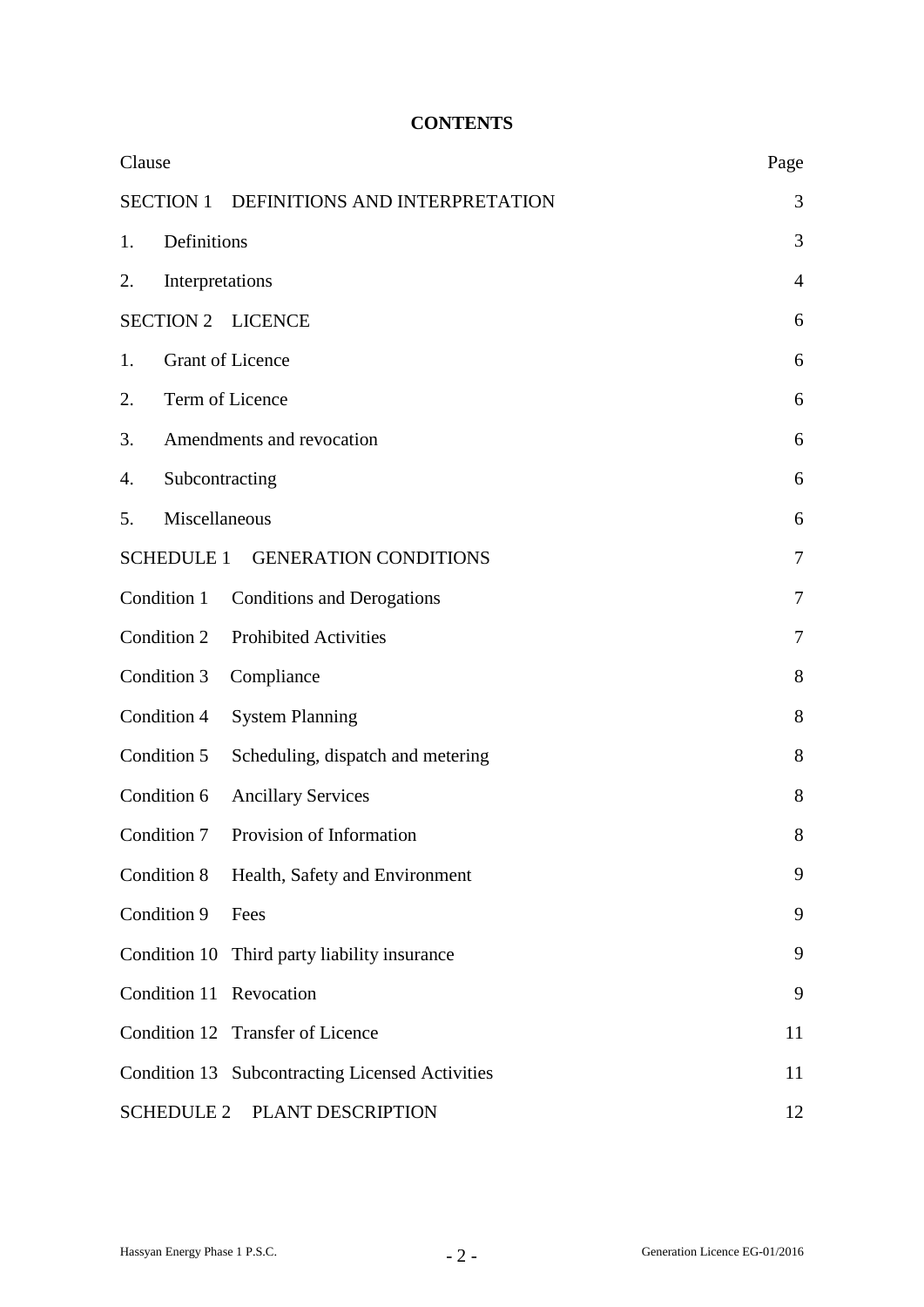#### **ELECTRICITY GENERATION LICENCE**

#### **SECTION 1 – DEFINITIONS AND INTERPRETATION**

#### 1. **Definitions**

Capitalised terms not otherwise defined herein shall have the meaning given to them in the Law No 6. The following words and expressions used in this Licence shall have the following meanings:

"**Affiliate**", in relation to a person, means any person which Controls (directly or indirectly) that person, any other person which that person Controls (directly or indirectly) and any other person which is under common Control with that person (directly or indirectly), provided that: (i) the ultimate holding company of that person shall be deemed to be an Affiliate and (ii) DEWA shall not be considered an Affiliate of the Licensee;

"**Ancillary Services**" has the meaning given to it in the IWPP Code;

"**Availability Notice**" has the meaning given to it in the IWPP Code;

"**Control**" means, in respect of a person by another, that a person (whether alone or with its affiliates and whether directly or indirectly and whether by the ownership of share capital, the possession of voting power, contract or otherwise):

- (a) owns or controls (whether directly or otherwise) fifty-one per cent (51%) or more of the equity share capital, voting capital or the like of the controlled person; or
- (b) has the right, through ownership of equity share capital or voting capital, by contract, or otherwise, to control the compositions of, or the appointment of, a majority of the members of the board of directors, board of management, or other equivalent or analogous body of the controlled person;

"**Developer Shareholder**" means any person, other than DEWA or its Affiliates, who own shares in the Licensee;

"**DEWA**" means the Dubai Electricity and Water Authority;

"**IWPP Code**" means "Independent Water and Power Producers' Code" established by the RSB in accordance with Law No 6 (including any supplementary standards incorporated by reference therein);

"**Law No 6**" means Law No. (6) of 2011 Regulating the Participation of the Private Sector in Electricity and Water Production in the Emirate of Dubai together with any regulations promulgated in connection with this Law;

"**Licensed Activities**" has the meaning given in Paragraph 1 of Section 2;

"**Licensee**" has the meaning given in Paragraph 1 of Section 2;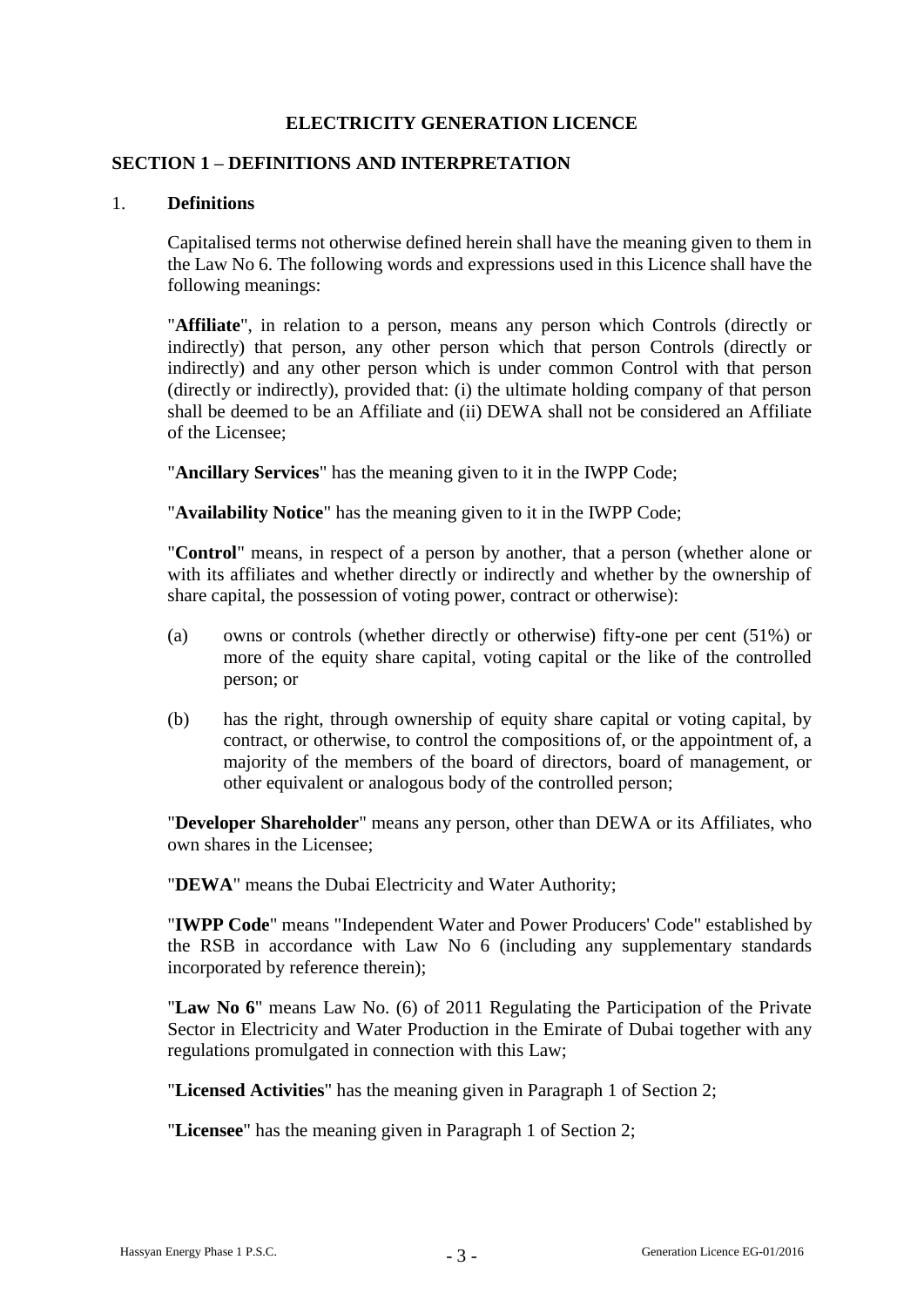"**Licensee's System**" means the electric lines owned or operated by the Licensee for the transport of electricity from Power Units to the Electrical Delivery Point (as defined in the PPA);

"**Plant**" has the meaning given in Paragraph 1 of Section 2;

"**Power Unit**" means any Power Unit (as defined in the IWPP Code) forming part of the Plant;

"**PPA**" means the power purchase agreement entered into by the Licensee and DEWA in relation to the sale and purchase of generating capacity and power output from the Plant;

"**Related Undertaking**" means any undertaking in respect of which the Licensee, the Developer Shareholder and/or any of their Affiliates (whether alone or together with other Affiliates) has (i) a participating interest, amounting to thirty percent (30%) or more of such undertaking's equity share capital, or (ii) has the right to appoint a majority of the directors to that undertaking;

"**RSB**" means the Regulatory and Supervisory Bureau established by Executive Council Resolution No. (2) of 2010 on the establishment of a Regulatory and Supervisory Office for Electricity and Water Sectors in Dubai;

"**RSB Fees Schedule**" means the schedule of fees for issuance of electricity and water production licences as defined by Executive Council Resolution No. (43) of 2015 Concerning the Fees to be Charged by the Regulatory and Supervisory Bureau for the Electricity and Water Sector in the Emirate of Dubai;

"**Transmission Control Centre**" has the meaning given to it in the IWPP Code;

"**Transmission Operator**" means DEWA in its capacity as operator of the Transmission System; and

"**Transmission System**" has the meaning given to it in the IWPP Code (as it applies to electricity).

#### 2. **Interpretation**

For the purpose of this Licence:

- (a) any reference to "**Paragraph**", "**Section**" or a "**Schedule**" is a reference to a Paragraph or Section in, or the Schedule to, this Licence;
- (b) any reference to a "**Condition**" is a reference to a Condition in Schedule 1;
- (c) where any obligation of the Licensee is required to be performed within a specified time limit that obligation shall be deemed to continue after that time limit if the Licensee fails to comply with that obligation within that time limit;
- (d) in construing a Condition or Section, the heading or title of any Condition or Section shall be disregarded;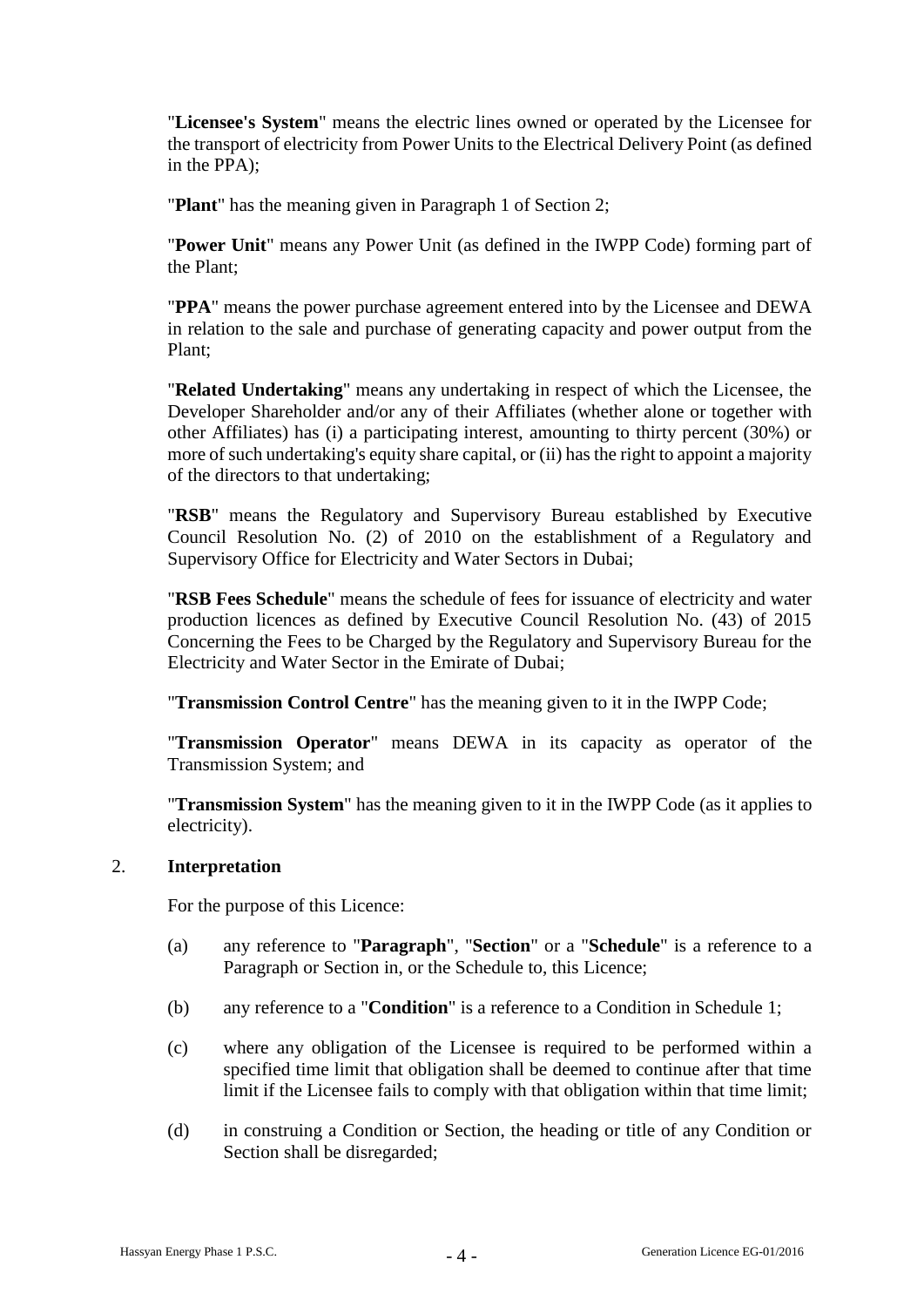- (e) the word "**include**" shall be construed without limitation;
- (f) a reference to a law, by-law, IWPP Code or document issued by the RSB shall be construed to refer to such law, by-law, IWPP Code or document issued by the RSB as may have been modified or replaced from time to time; and
- (g) in the event of any inconsistency between any terms of this Licence and laws of Dubai and the United Arab Emirates the law shall prevail to the extent of such inconsistency.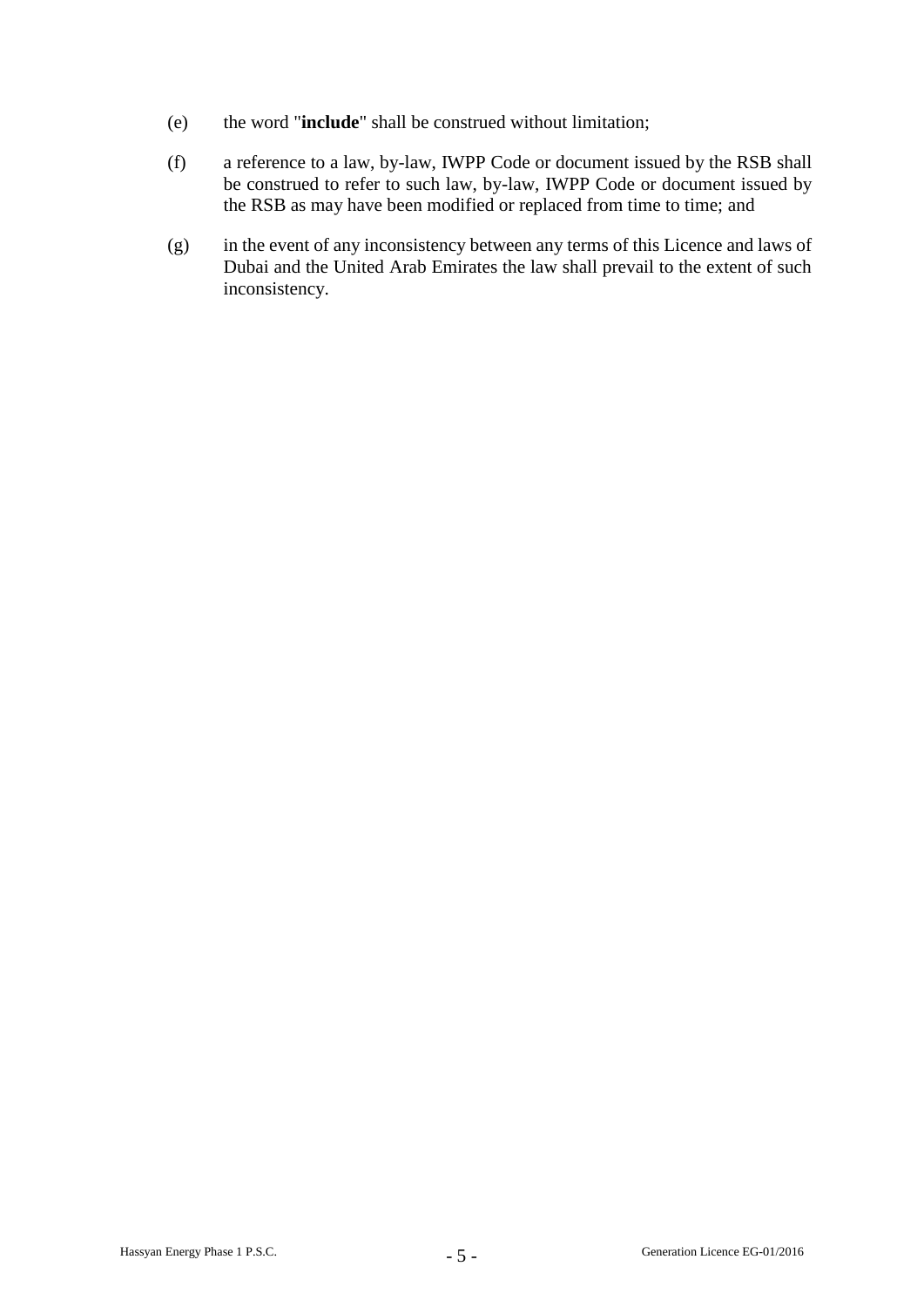## **SECTION 2 – LICENCE**

#### 1. **Grant of Licence**

Pursuant to Law No 6, and subject to the terms and conditions set out in this Licence and the Conditions in Schedule 1, the RSB grants a licence to Hassyan Energy Phase 1 P.S.C. (the "**Licensee**") to carry out the following Regulated Activities (the "**Licensed Activities**") at its generation facility located in Saih Shuaib, Dubai, as more specifically described in Schedule 2 (the "**Plant**"):

- (a) the generation of electricity up to a maximum installed capacity of 2,400 MW; and
- (b) the delivery thereof into the Transmission System on terms and conditions to be agreed with the Transmission Operator in the PPA.

#### 2. **Term of Licence**

This Licence shall come into force on 1 October 2016 and, unless revoked in accordance with the provisions of Condition 11, shall continue until terminated by not less than 32 years notice in writing from the RSB to the Licensee.

#### 3. **Amendments and revocation**

This Licence is subject to (i) amendment in accordance with its terms or with Article 18 of Law No 6, and (ii) revocation in accordance with Condition 11.

#### 4. **Subcontracting**

The Licensee shall subcontract the Operation and Maintenance of the Plant to M/s NOMAC Gulf Coal Energy LLC.

#### 5. **Miscellaneous**

All correspondence, notices (including any notices issued by the RSB pursuant to Article 26 of Law No 6), instructions, consents and other communications between the RSB and the Licensee shall be in English, in writing and shall be sent to the following addresses (or such other address as may be notified by one party to the other from time to time):

| The Regulatory and Supervisory Bureau | Hassyan Energy Phase 1 P.S.C.             |
|---------------------------------------|-------------------------------------------|
| for Electricity and Water Sector      |                                           |
| Dubai Petroleum Complex               | Nassima Tower, Floor 24                   |
| Al Safa St.                           | Sheikh Zayed Road                         |
| P.O. Box: 121555                      | PO Box: 30582                             |
| Dubai, United Arab Emirates           | Dubai, United Arab Emirates               |
| <b>Attention: Executive Director</b>  | <b>Attention: Chief Executive Officer</b> |
|                                       |                                           |

## **APPROVED BY: GRAEME SIMS, EXECUTIVE DIRECTOR**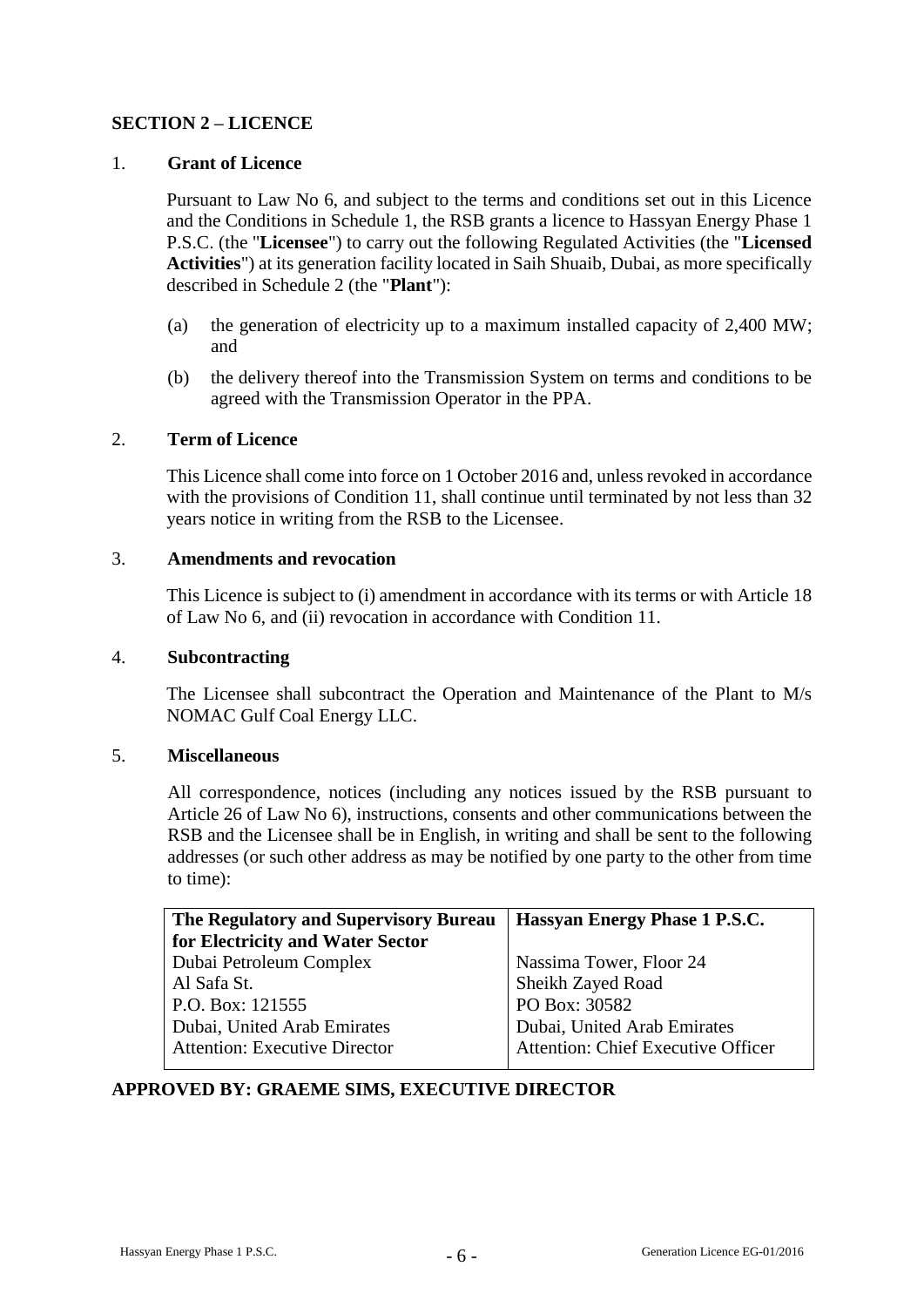#### **SCHEDULE 1 - GENERATION CONDITIONS**

#### **CONDITION 1 CONDITIONS AND DEROGATIONS**

- 1. The Conditions in this Schedule shall apply to the Licensed Activities forming the authorised business of the Licensee or any Affiliate or Related Undertaking in the generation of electricity.
- 2. The Licensee may be relieved of its obligation under any Condition to such extent, and subject to such terms and conditions, as may be specified in directions issued by the RSB (following consultation with DEWA, other Licensed Entities and other persons likely to be materially affected thereby).

#### **CONDITION 2 PROHIBITED ACTIVITIES**

- 1. The Licensee shall not, and shall procure that no Affiliate or Related Undertaking (unless such Affiliate or Related Undertaking is specifically authorised to do so by the RSB) shall, on its own account (or that of the Licensee or of any Affiliate or Related Undertaking, as the case may be) within the Emirate of Dubai,:
	- (a) purchase or otherwise acquire electricity for the purpose of sale or other disposition to third parties;
	- (b) transmit electricity or otherwise convey electricity by any other means, except to the extent necessary to deliver electricity into the Transmission System;
	- (c) engage in the distribution or supply electricity to any premises, except to any plant, building or facility owned by the Licensee, a Developer Shareholder or one of their Affiliates;
	- (d) generate electricity in excess of the amount specified in Paragraph 1 of Section 2; or
	- (e) together with the Developer Shareholder (and the Licensee's and Developer Shareholder's respective Affiliates) and the Related Undertakings, have an aggregate capacity interest which exceeds 25% of the generation capacity of facilities which generate electricity in the Emirate of Dubai (where "**capacity interest**" means the percentage shareholding (whether direct or indirect) of the relevant Licensee, Developer Shareholder, Affiliate or Related Undertakings in entities which own generating capacity multiplied by the generating capacity of such entities).
- 2. The Licensee shall not without the prior consent of the RSB carry on any activities other than the Licensed Activities and Ancillary Services.
- 3. The Licensee shall comply, at all times, with Law No 6 when carrying out the Licensed Activities.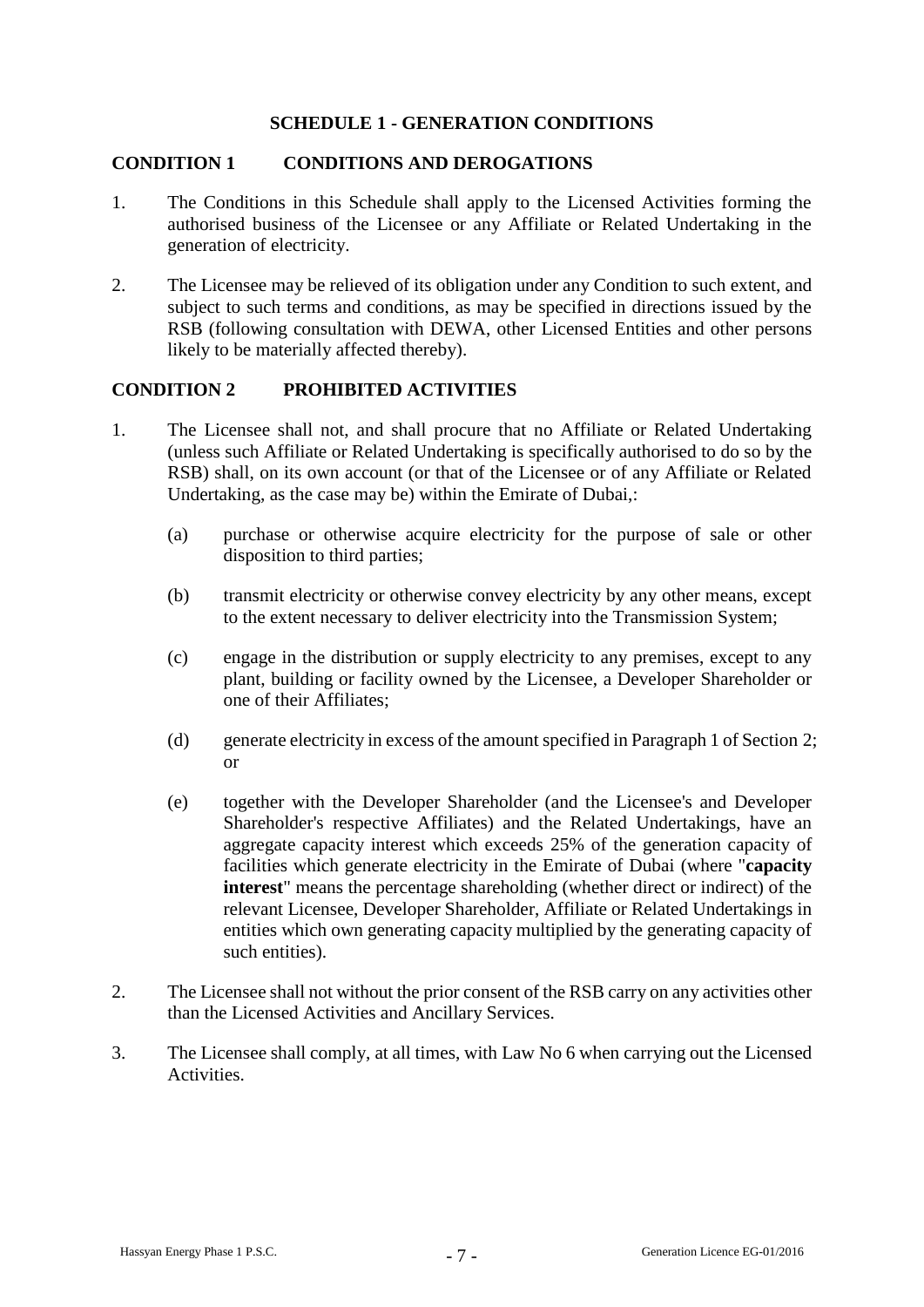## **CONDITION 3 COMPLIANCE**

- 1. The Licensee shall comply with the IWPP Code.
- 2. The Licensee shall comply with the provisions of the PPA.
- 3. The Licensee shall comply with the standards issued by the RSB from time to time pursuant to Article 20 of Law No 6 and approved by the Supreme Council of Energy established pursuant to Law No. (19) of 2009 Establishing the Supreme Council of Energy.

## **CONDITION 4 SYSTEM PLANNING**

The Licensee shall plan and develop the Licensee's System to a standard no less stringent than that applicable to the Transmission Operator (as approved from time to time by the RSB in respect of the Transmission System) or such other standard as may be proposed by the Licensee and approved by the RSB.

## **CONDITION 5 SCHEDULING, DISPATCH AND METERING**

- 1. The Licensee shall issue an Availability Notice in respect of all Power Units which have a capacity of 10 MW or more (as specified in Schedule 2).
- 2. The Licensee shall, at such times and in such manner as may be provided under the IWPP Code or the PPA, provide the Transmission Operator with all information reasonably required by it to enable it to (i) dispatch the Power Units from the Transmission Control Centre, (ii) implement the scheduling procedures specified in the IWPP Code, and (iii) perform such other functions as are required for the efficient operation of the Transmission System.
- 3. The Licensee shall comply with the provisions of the metering and data requirements set out in the IWPP Code and the PPA.

## **CONDITION 6 ANCILLARY SERVICES**

The Licensee shall, from time to time, upon request by the Transmission Operator, offer terms for the provision by the Licensee of Ancillary Services from any operating Power Unit.

## **CONDITION 7 PROVISION OF INFORMATION**

- 1. The Licensee shall provide to the RSB, in such manner and at such times as the RSB may require, such documents, accounting information, estimates, returns or reports (whether or not prepared specifically at the request of the RSB) of any description, as the RSB may consider necessary in the light of the Conditions or as it may require for the purpose of performing the functions assigned or transferred to it by, or under, Law No 6.
- 2. The Licensee shall prepare audited financial accounts as required by law and such other accounts as the RSB may require from time to time, and provide the RSB with copies thereof within six (6) months of the end of the Licensee's financial year.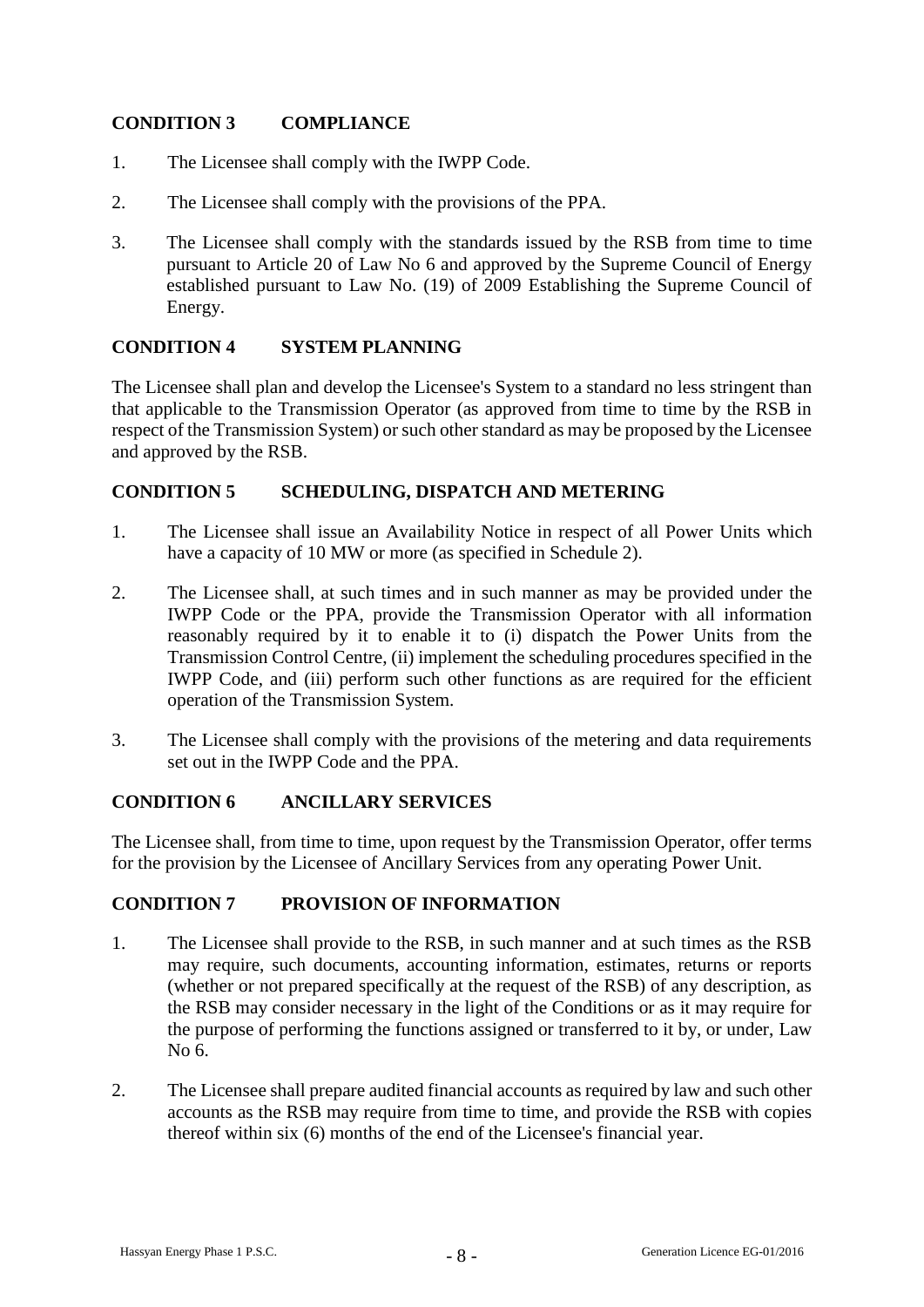## **CONDITION 8 HEALTH, SAFETY AND ENVIRONMENT**

- 1. The Licensee shall, taking due account of any guidance issued to it by the RSB and applicable health, safety and environmental standards prevailing in the Emirate of Dubai, within six (6) months of the day on which this Licence comes into force under Paragraph 2 of Section 2, establish and review, as and when appropriate, a written policy (and operational objectives and management arrangements to give effect to such policy) designed to protect (i) the health and safety of the general public and persons employed by the Licensee, and (ii) the environment (the "**HSE Policy**").
- 2. The Licensee shall, upon the establishment of the HSE Policy and any revision thereof, promptly send to the RSB a copy of the policy (together with a general description of the applicable operational objectives and management arrangements).
- 3. The Licensee shall perform the Licensed Activities in a manner consistent with the HSE Policy (and the applicable operational objectives) and shall use its reasonable endeavours to give effect to the management arrangements as described to the RSB.

#### **CONDITION 9 FEES**

In respect of the year beginning on 28 September 2016 and in each subsequent year, the Licensee shall, within thirty (30) days of the RSB giving notice to the Licensee of its fees, pay to the RSB the applicable fee as determined in accordance with the RSB Fees Schedule (as may be revised and approved from time to time by the Executive Council).

#### **CONDITION 10 THIRD PARTY LIABILITY INSURANCE**

- 1. The Licensee shall maintain insurance against third party liabilities, in respect of its Licensed Activities, on terms approved by the RSB (including with respect to the type, cover, level and identity of the insurer(s)). The RSB may, at any time, give notice to the Licensee requiring it to modify the terms of such insurance and the Licensee shall, by no later than sixty (60) days (or such longer period as the RSB may approve) from the date of the notice, procure that such modification is made. Notwithstanding the foregoing, the Licensee shall not be required to maintain such insurance to the extent that the Licensee can demonstrate, to the reasonable satisfaction of the RSB, that it has the financial capacity to meet any liability to a third party in respect of which the Licensee does not otherwise have insurance.
- 2. The Licensee shall, except as the RSB may otherwise consent, procure that every insurance policy maintained pursuant to this Condition 10 shall bear an endorsement to the effect that thirty (30) days' notice shall be given to the RSB by the insurer or insurance broker of any lapse or cancellation of, or material change to, the policy.

## **CONDITION 11 REVOCATION**

- 1. The RSB may revoke this Licence by not less than thirty (30) days' written notice to the Licensee (unless the relevant breach is cured before the expiry of such thirty (30) day period):
	- (a) if the Licensee agrees in writing that this Licence should be revoked;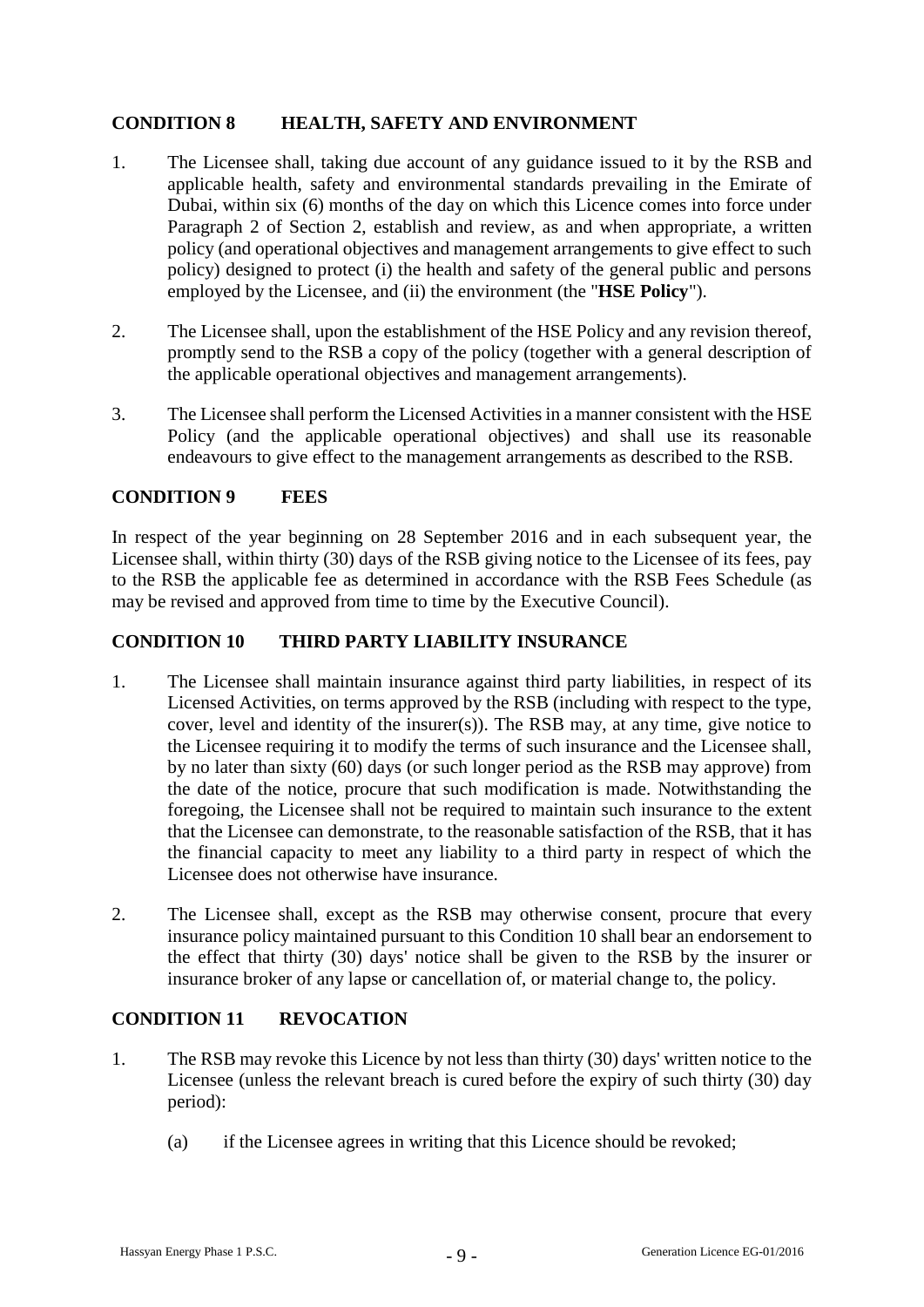- (b) if the Licensee is in breach of any applicable law of Dubai or the United Arab Emirates, including Law No 6;
- (c) if any amount payable under Condition 9 is not paid within thirty (30) days after it has become due, and remains unpaid for a period of thirty (30) days after the RSB has given the Licensee notice that the payment is overdue;
- (d) if the Licensee fails to comply with any notice issued by the RSB pursuant to Article 26 of Law No 6 and such failure is not rectified to the satisfaction of the RSB within three (3) months of the date of issuance thereof:
- (e) if the Licensee persistently fails to comply with its obligations under the IWPP Code or the PPA and such failure has a material adverse effect on the efficiency of the Transmission System and/or dispatch by the Transmission Control Centre;
- (f) if the PPA is terminated for any reason attributable to the Licensee;
- (g) if the Licensee ceases to carry on the Licensed Activities for a period exceeding ninety (90) days, except where the RSB is satisfied that such cessation was caused by an event or circumstances beyond the reasonable control of the Licensee;
- (h) if:
	- (i) the Licensee suffers a loss of 50% of the share capital and a resolution is passed, by shareholders representing at least 25% of the share capital of the Licensee, in relation to the bankruptcy, insolvency, winding-up, liquidation of, or similar proceeding against or relating to the Licensee; and/or
	- (ii) a trustee, liquidator, custodian or similar person is appointed in connection with any matter or proceeding referred to in (i) above, where the appointment is not set aside or stayed within sixty (60) days of such appointment; and/or
	- (iii) a court, which has jurisdiction, makes an order to wind up or otherwise confirm the bankruptcy or insolvency of the Licensee, where the order is not set aside or stayed within sixty (60) days;
- (i) if the Developer Shareholder transfers its shares in the Licensee without the RSB's consent;
- (j) if, without the RSB's consent, there is a direct or indirect change in Control of any Developer Shareholder or any person to whom the Licensee subcontracts all or part of the Licensed Activities in accordance with Paragraph 4 of Section 2 and Condition 13;
- (k) if the Licensee is convicted of having committed an offence under Article 37 of Law No 6 in making its application for this Licence;
- (l) on expiry of the duration of the existence of the Licensee as specified in its memorandum and articles of association; or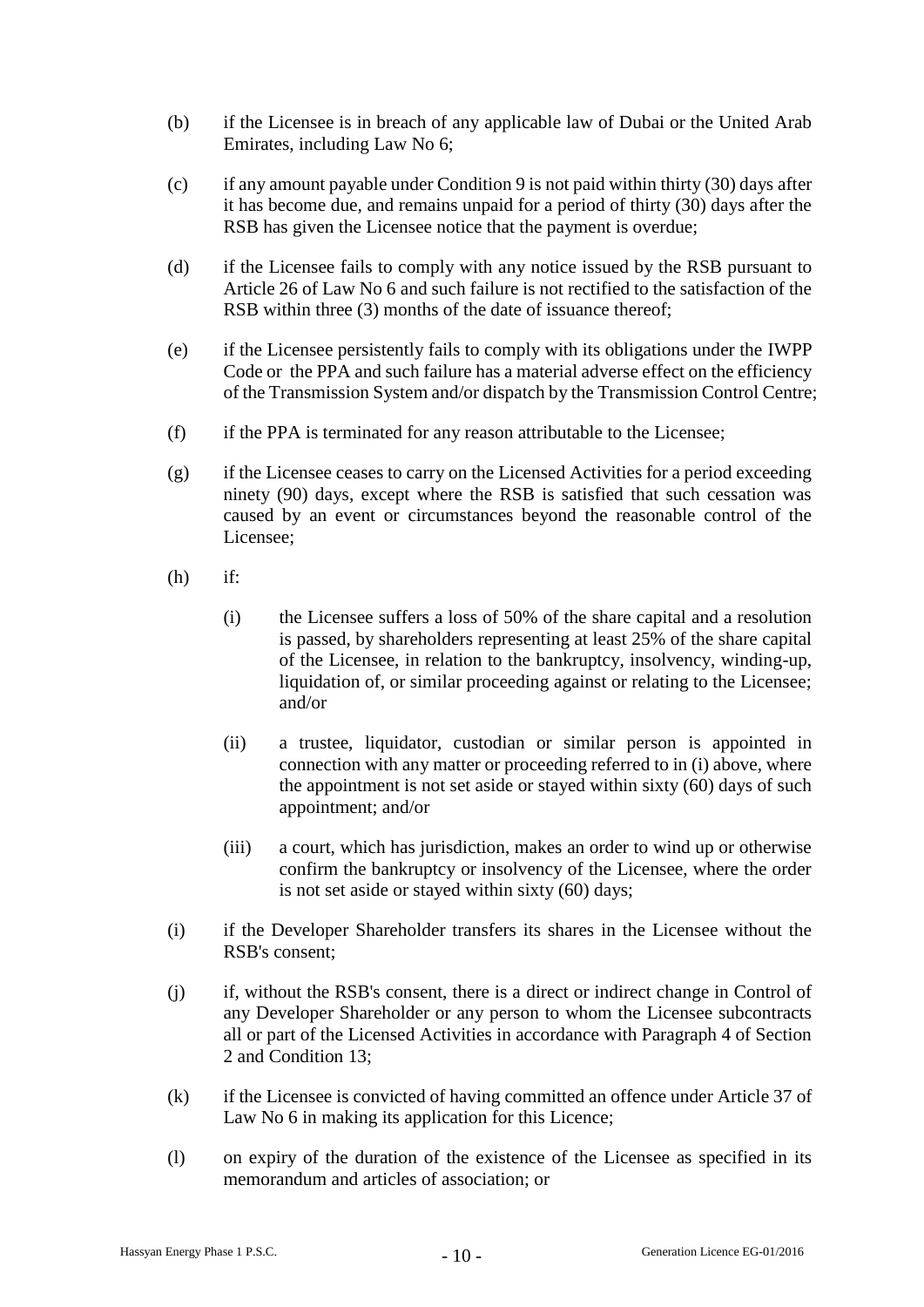(m) on the dissolution of the Licensee by operation of law on its merger with another entity, unless the RSB consents (pursuant to Condition 12) to the transfer of the Licence to the entity with which the Licensee has merged.

## **CONDITION 12 TRANSFER OF LICENCE**

- 1. The Licensee shall not (nor shall any person (individual or corporate) acting on behalf of the Licensee pursuant to a power of attorney, security assignment or other security document) transfer the Licence without the written consent of the RSB. In giving such consent, the RSB shall apply the same criteria as it applies to new applicants for a Licence. Any purported transfer in breach of this Condition shall be null and void.
- 2. In deciding whether to give its consent under this Condition 12, the RSB shall apply the same criteria as it would apply if it were deciding whether to grant a Licence to the transferee and the RSB may require the transferee to provide the same information as it would require if the transferee were applying for a Licence.
- 3. The RSB may make any consent given under this Condition 12 subject to compliance with such (i) modifications or other conditions as the RSB considers necessary or expedient for the purpose of protecting the interests of consumers, and (ii) incidental or consequential modifications or conditions as it considers necessary or expedient.

## **CONDITION 13 SUBCONTRACTING LICENSED ACTIVITIES**

To the extent that the Licensee is permitted to subcontract all or part of the Licensed Activities to a third party in accordance with Paragraph 4 of Section 2, the Licensee shall obtain the prior approval of the RSB to any change in the identity, or removal, of such third party and any material change in that subcontractor's scope of work.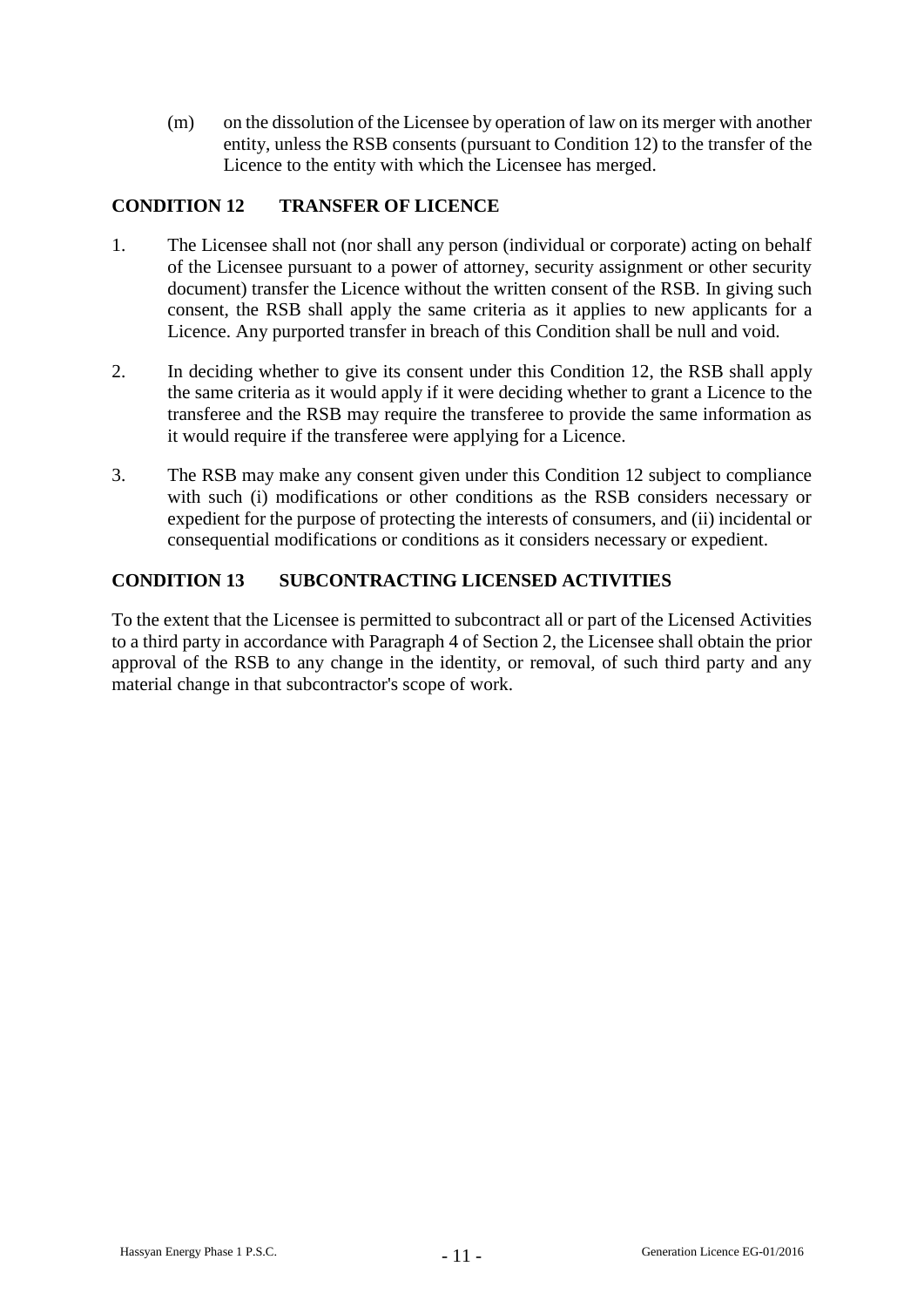## **SCHEDULE 2 - PLANT DESCRIPTION**

| Location                         | Hassyan, Saih Shuaib, Dubai                    |
|----------------------------------|------------------------------------------------|
| Capacity                         | 2,400 MW; four units of 600 MW each            |
| Technology                       | Ultra-supercritical                            |
| Fuel                             | Coal (Backup: Natural Gas)                     |
| <b>Commercial Operation Date</b> | Unit 1: 1 <sup>st</sup> March 2020             |
|                                  | Unit 2: $1st March 2021$                       |
|                                  | Unit 3: $1st$ March 2022                       |
|                                  | Unit 4: 1 <sup>st</sup> March 2023 (Plant COD) |